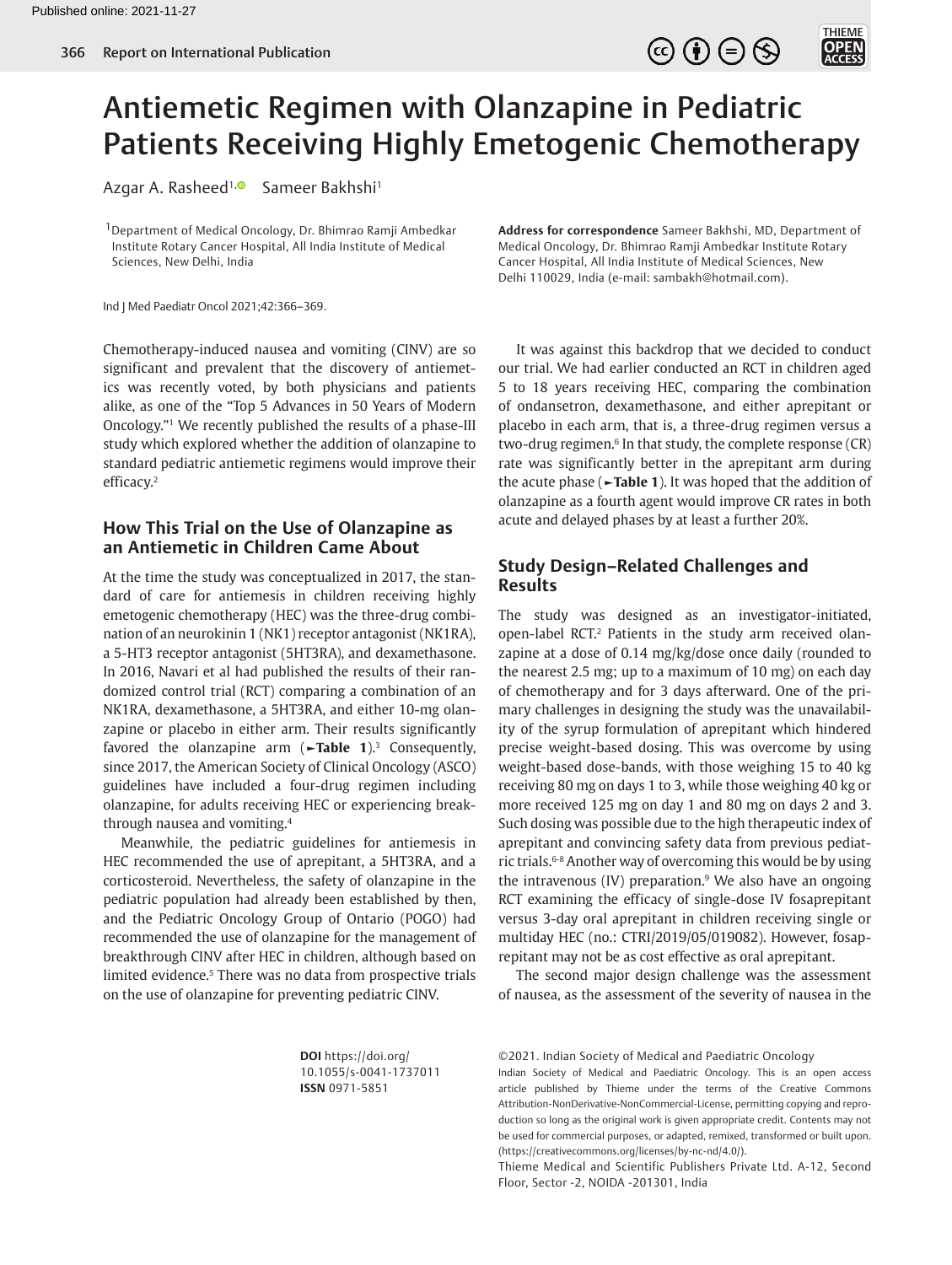<span id="page-1-1"></span>

| <u>CHENIOLICIADY</u> |                                            |                                                                                                                                                                                                                  |                                                                                                |                                                                                                   |                                                                                                                                                            |                                                                                                                                                                                                                                                                                          |
|----------------------|--------------------------------------------|------------------------------------------------------------------------------------------------------------------------------------------------------------------------------------------------------------------|------------------------------------------------------------------------------------------------|---------------------------------------------------------------------------------------------------|------------------------------------------------------------------------------------------------------------------------------------------------------------|------------------------------------------------------------------------------------------------------------------------------------------------------------------------------------------------------------------------------------------------------------------------------------------|
| SI.<br>no.           | Study (year)                               | Study population and<br>Regimen studied                                                                                                                                                                          | CR rate in the<br>acute phase                                                                  | CR rate in<br>the delayed<br>phase                                                                | CR rate in the<br>overall phase                                                                                                                            | <b>Significant toxicities</b>                                                                                                                                                                                                                                                            |
| 1.                   | Bakhshi et al<br>$(2015)^6$                | Chemotherapy-naïve<br>children aged 5-18<br>years, scheduled to<br>receive highly emeto-<br>genic chemotherapy<br>Aprepitant versus<br>placebo, in addition to<br>dexamethasone, and<br>ondansetron              | 48 vs. 12%<br>$(p < 0.001)$ ,<br>favoring the<br>aprepitant arm                                | 34 vs. 30%<br>$(p = 0.7)$ ,<br>favoring the<br>aprepitant<br>arm                                  | 22 vs. 9% ( $p =$<br>0.1), favoring<br>the aprepitant<br>arm                                                                                               | No grade 3 or 4 toxicities<br>in either arm                                                                                                                                                                                                                                              |
| 2.                   | Navari et al<br>$(2011)^{14}$              | Chemotherapy-naïve<br>adults aged 18 years<br>or older, scheduled to<br>receive highly emeto-<br>genic chemotherapy<br>Olanzapine versus<br>aprepitant, in addition<br>to palonosetron and<br>dexamethasone      | 97 vs. 87% (p<br>$> 0.05$ ), in the<br>olanzapine<br>and aprep-<br>itant arms,<br>respectively | 77 vs. 73%<br>$(p > 0.05)$ ,<br>in the<br>olanzapine<br>and aprep-<br>itant arms,<br>respectively | 77 vs. 73% (p<br>$> 0.05$ ), in the<br>olanzapine and<br>aprepitant arms,<br>respectively<br>Nausea was bet-<br>ter controlled in<br>the olanzapine<br>arm | No grade 3 or 4 toxicities<br>in either arm                                                                                                                                                                                                                                              |
| 3.                   | Babu et al<br>$(2016)^{15}$                | Chemotherapy-naïve<br>adults aged >18 years<br>and <60 years, scheduled<br>to receive highly emeto-<br>genic chemotherapy<br>Olanzapine vs. aprep-<br>itant, in addition to<br>palonosetron and<br>dexamethasone | 84 vs. 86% (p<br>$> 0.05$ ), in the<br>olanzapine<br>and aprep-<br>itant arms,<br>respectively | 88 vs. 86%<br>$(p > 0.05)$ ,<br>in the<br>olanzapine<br>and aprep-<br>itant arms,<br>respectively | 78 vs. 80% (p<br>$> 0.05$ ), in the<br>olanzapine and<br>aprepitant arms,<br>respectively                                                                  | No grade 3 or 4 toxicities<br>in either arm                                                                                                                                                                                                                                              |
| 4.                   | Navari et al<br>$(2016)^3$                 | Chemotherapy-naïve<br>adults aged 18 years<br>or older, scheduled to<br>receive highly emeto-<br>genic chemotherapy<br>Olanzapine vs. placebo,<br>in addition to dexameth-<br>asone, a NK1RA, and a<br>5-HT3RA   | 86 vs. 65%<br>$(p < 0.001)$ ,<br>favoring the<br>olanzapine arm                                | 67 vs. 52%<br>$(p = 0.007),$<br>favoring the<br>olanzapine<br>arm                                 | 64 vs. 41% ( $p$ <<br>$0.001$ ), favoring<br>the olanzapine<br>arm                                                                                         | No grade 3 or 4 toxicities<br>attributed to olanzapine<br>5% experienced severe<br>drowsiness on day 2                                                                                                                                                                                   |
| 5.                   | Radhakrishnan et<br>al (2019) <sup>9</sup> | Children aged 1-12<br>years scheduled to<br>receive moderately<br>or highly emetogenic<br>chemotherapy<br>Fosaprepitant vs.<br>placebo, in addition<br>to ondansetron and<br>dexamethasone                       | 86 vs. 60%<br>$(p < 0.001)$ ,<br>favoring the<br>fosaprepitant<br>arm                          | 79 vs. 51%<br>$(p < 0.001)$ ,<br>favoring the<br>fosaprepitant<br>arm                             | 70 vs. 41% ( $p$ <<br>$0.001$ ), favoring<br>the fosaprepi-<br>tant arm                                                                                    | Approximately 10% of<br>patients in either arm had<br>grade III/IV leucopenia,<br>and $~2\%$ in each arm<br>had grade III/IV febrile<br>neutropenia                                                                                                                                      |
| 6.                   | Naik et al. (2020) <sup>2</sup>            | Chemotherapy-naïve<br>children aged 5-18<br>years, scheduled to<br>receive highly emeto-<br>genic chemotherapy<br>Olanzapine vs. placebo,<br>in addition to dexameth-<br>asone, a NK1RA, and a<br>5-HT3RA        | 78 vs. 59% ( $p =$<br>$0.001$ ),<br>favoring the<br>olanzapine arm                             | 74 vs. 47%<br>$(p < 0.001)$ ,<br>favoring the<br>olanzapine<br>arm                                | 64 vs. 38% ( $p$ <<br>$0.001$ ), favoring<br>the olanzapine<br>arm                                                                                         | Somnolence was experi-<br>enced more frequently in<br>the olanzapine arm (35<br>vs. 11%; $p < 0.001$ ), but<br>there were no grade 3 or<br>4 toxicities attributable to<br>olanzapine. One patient<br>died at home in the olan-<br>zapine arm, but the cause<br>could not be ascertained |

<span id="page-1-0"></span>**Table 1** Summarized results from selected studies on antiemetic prophylaxis in patients receiving highly emetogenic chemotherapy

(*continued*)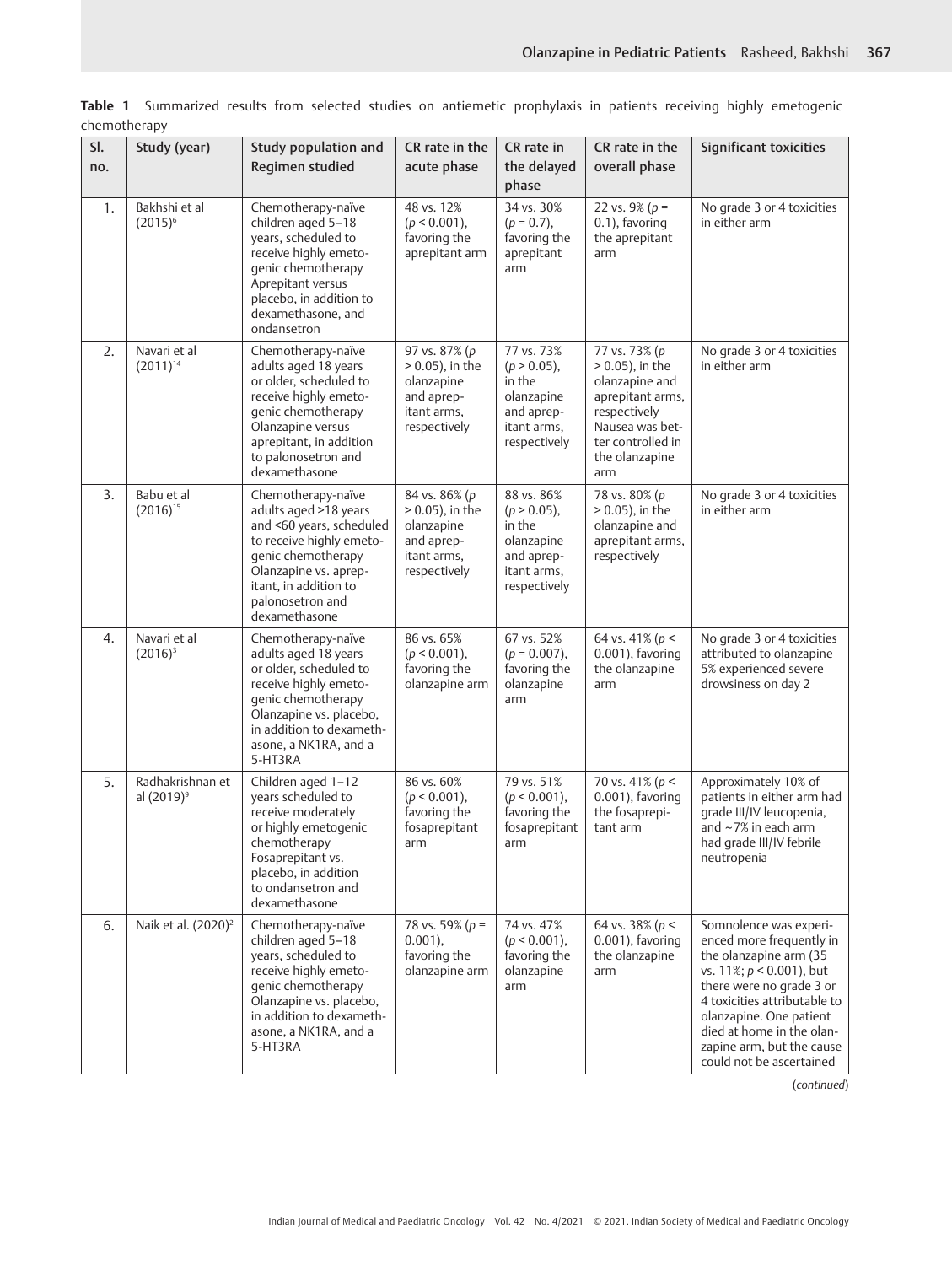| Table 1 | (continued) |
|---------|-------------|
|---------|-------------|

| SI.<br>no. | Study (year)                                | Study population and<br>Regimen studied                                                                                                                                                                                                | CR rate in the<br>acute phase | CR rate in<br>the delayed<br>phase | CR rate in the<br>overall phase                                                                                                         | Significant toxicities                                                                                                                                        |
|------------|---------------------------------------------|----------------------------------------------------------------------------------------------------------------------------------------------------------------------------------------------------------------------------------------|-------------------------------|------------------------------------|-----------------------------------------------------------------------------------------------------------------------------------------|---------------------------------------------------------------------------------------------------------------------------------------------------------------|
| 7.         | Radhakrishnan et<br>al (2020) <sup>13</sup> | Children aged 5-18<br>years scheduled to<br>receive moderately<br>or highly emetogenic<br>chemotherapy.<br>Olanzapine or<br>Metoclopramide were<br>given in either arm<br>as rescue therapy for<br>breakthrough nausea<br>and vomiting |                               |                                    | 72 vs. 39% ( $p =$<br>$0.003$ ), in the<br>72 hours after<br>administration<br>of the rescue<br>drug, favoring<br>the olanzapine<br>arm | One patient (2.5%) in<br>the olanzapine arm had<br>grade-3 drowsiness<br>and none had grade 4.<br>Hyperglycemia was more<br>common in the olanzap-<br>ine arm |

Abbreviations: CR rate, complete response rate for vomiting; acute phase within 24 hours of chemotherapy; delayed phase, beyond 24 hours and within 120 hours of chemotherapy; overall phase, within 120 hours of chemotherapy; NK1RA, neurokinin-1 receptor antagonist; 5-HT3RA, 5-HT3 receptor antagonist.

<span id="page-2-5"></span>pediatric age group is notoriously difficult. In our trial, the Edmonton Symptom Assessment Scale (ESAS) was used to grade nausea.[10](#page-3-5) Although the ESAS has not been validated for use in children, since no pediatric nausea-assessment tools had been validated in Hindi or in the Indian population in general, it was decided to use the ESAS due to its simplicity and the lack of a better alternative.

The results of our phase-III RCT conclusively showed that the CR rates for vomiting in both acute and delayed phases were significantly improved with the addition of olanzapine in children exposed to HEC (**[►Table 1](#page-1-0)**). The incidence of somnolence was higher in the olanzapine arm (35 vs. 11%), but there were no cases of grade 3 or higher somnolence.

## **Study Limitations**

The principal limitations of our study were the use of the ESAS scale as mentioned above and the modified dosing of aprepitant that had to be used because its syrup formulation is not available in India. Since 15 kg was the minimum weight, children below 5 years of age could not be included. CINV in this segment of the pediatric population has been difficult to study in the Indian context. A double-blind RCT would have been a more robust design but could not be done due to logistic constraints. The incidence of somnolence in the olanzapine arm might have been lower with a lower dose of 0.1 mg/kg, but we did not test this lower dose as part of our study.

## **Conclusion and Future Perspectives**

<span id="page-2-6"></span>The last update of the antiemetic guidelines by POGO in 2017 did not mention olanzapine in their recommendations.[11](#page-3-6) However, recent research in India has already established olanzapine to be a useful agent for both prophylaxis and rescue therapy in pediatric CINV.[2,](#page-2-1)[12,](#page-3-7)[13](#page-3-8) Notably, even with olanzapine, the CR rate achieved was only 70%. Nearly two-thirds of the patients also experienced significant nausea, and more research is required toward improving nausea control. Further research could also explore lower doses of olanzapine, and whether a three-drug regimen composed

<span id="page-2-12"></span><span id="page-2-11"></span><span id="page-2-10"></span><span id="page-2-9"></span>of olanzapine, a 5HT3A, and a steroid could be noninferior to the aprepitant-based regimens in children, as has been proven in the adult population.[14](#page-3-3)[-16](#page-3-9) The cost effectiveness of such regimens also needs to be established, as this one is of the principal attractions of olanzapine[.17](#page-3-10)[,18](#page-3-11) The role of olanzapine in moderately emetogenic chemotherapy and in steroid-sparing antiemetic regimens requires more attention. On the NK1RA front, the dosing of fosaprepitant in the pediatric population and the ideal schedule of administration of NK1RAs in children receiving multiday chemotherapies need evaluation.<sup>11</sup>

<span id="page-2-14"></span><span id="page-2-13"></span>Ginger has already been shown to be a cost-effective, widely available alternative add-on antiemetic.[19](#page-3-12) More research exploring the role of various traditional, indigenous, or alternative therapies should be considered.[20](#page-3-13) Additionally, quality of life also needs to be studied in children undergoing trials which are examining the efficacy of antiemetic regimens, as this is now recognized as an equally important aspect of efficacy.<sup>[21,](#page-3-14)[22](#page-3-15)</sup>

<span id="page-2-16"></span><span id="page-2-15"></span>**Conflict of Interest** None declared.

#### **References**

- <span id="page-2-0"></span>[1](#page-0-0) Top 5 Advances in Modern Oncology. Available at: https:// ascopost.com/issues/october-15-2014/top-5-advancesin-modern-oncology/. Accessed May 30, 2021
- <span id="page-2-1"></span>[2](#page-0-1) Naik RD, v S, Singh V, Pillai AS, Dhawan D, Bakhshi S. Olanzapine for prevention of vomiting in children and adolescents receiving highly emetogenic chemotherapy: investigator-initiated, randomized, open-label trial. J Clin Oncol 2020;38(32):3785–3793
- <span id="page-2-2"></span>[3](#page-0-2) Navari RM, Qin R, Ruddy KJ, et al. Olanzapine for the prevention of chemotherapy-induced nausea and vomiting. N Engl J Med 2016;375(2):134–142
- <span id="page-2-8"></span><span id="page-2-7"></span><span id="page-2-3"></span>[4](#page-0-3) Hesketh PJ, Kris MG, Basch E, et al. Antiemetics: American Society of Clinical Oncology clinical practice guideline update. J Clin Oncol 2017;35(28):3240–3261
- <span id="page-2-4"></span>[5](#page-0-4) Flank J, Robinson PD, Holdsworth M, et al. Guideline for the treatment of breakthrough and the prevention of refractory chemotherapy-induced nausea and vomiting in children with cancer. Pediatr Blood Cancer 2016;63(7):1144–1151